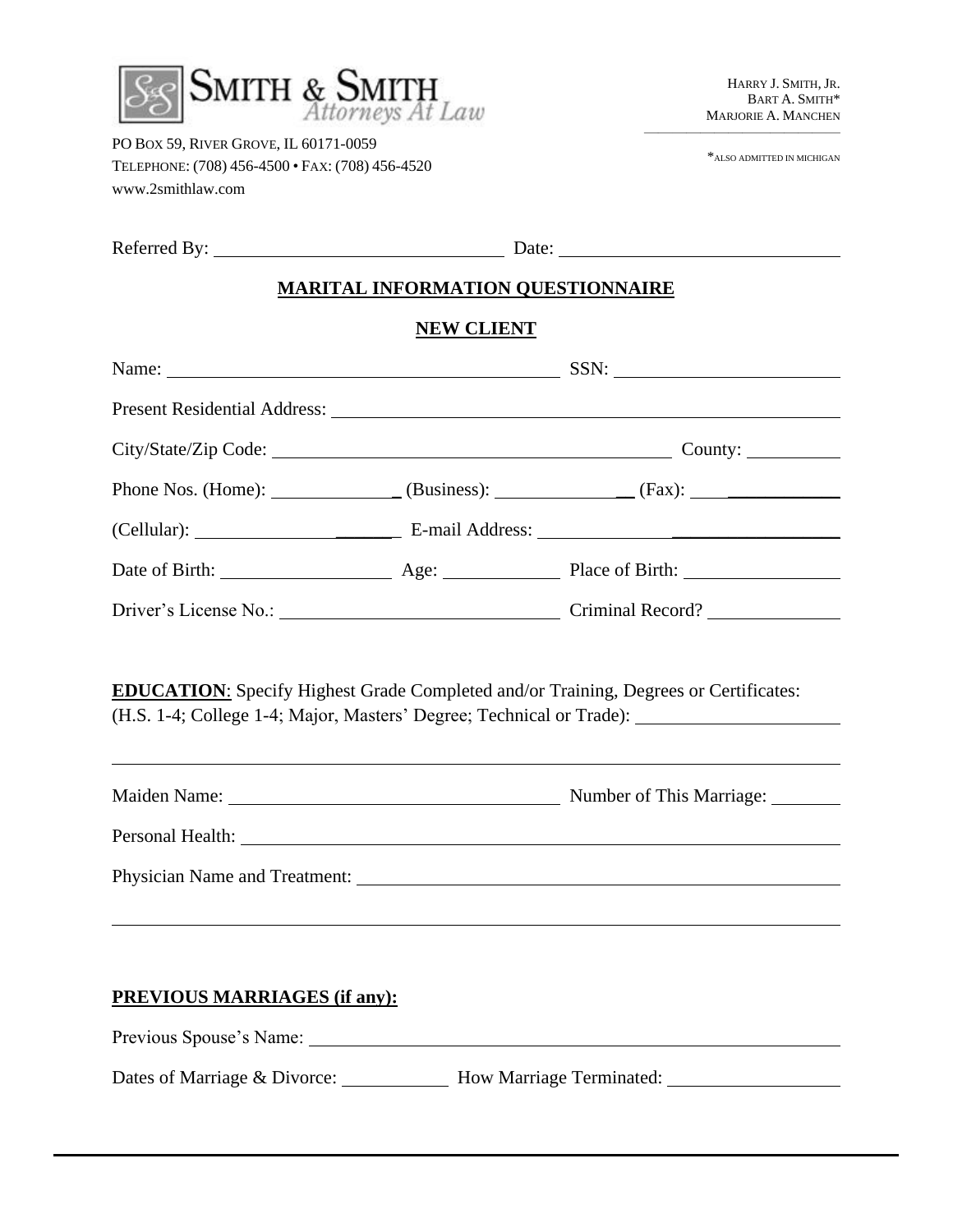Children of Previous Marriage (Names and Date of Birth):

Maintenance and Obligation to Dependents:

### **CLIENT'S OCCUPATION**

|                | Position: Length of Employment: Hourly Gross: \$                                  |                   |  |
|----------------|-----------------------------------------------------------------------------------|-------------------|--|
|                | Salary – Annual Gross and Net: \$ GROSS \$                                        | <b>NET</b>        |  |
|                | Pay Frequency (Weekly, Bi-Weekly, Twice Per Month, etc.): ______________________  |                   |  |
|                | Gross and Net Per Pay Period: \$ GROSS \$ NET                                     |                   |  |
|                |                                                                                   |                   |  |
|                | Stock Interests:                                                                  |                   |  |
|                | Health Insurance (Cost and Frequency of Payment): _______________________________ |                   |  |
|                | Health Insurance Premium Attributed to Child/Children: __________________________ |                   |  |
|                | Life Insurance (Cost and Frequency of Payment): _________________________________ |                   |  |
|                | Dates Contributions Started and Amounts and Frequency of Contributions:           |                   |  |
| Pension:       |                                                                                   |                   |  |
|                |                                                                                   | Value of Account: |  |
|                |                                                                                   |                   |  |
|                | Value of Account:                                                                 |                   |  |
|                |                                                                                   |                   |  |
| Stock Options: | IRA:                                                                              |                   |  |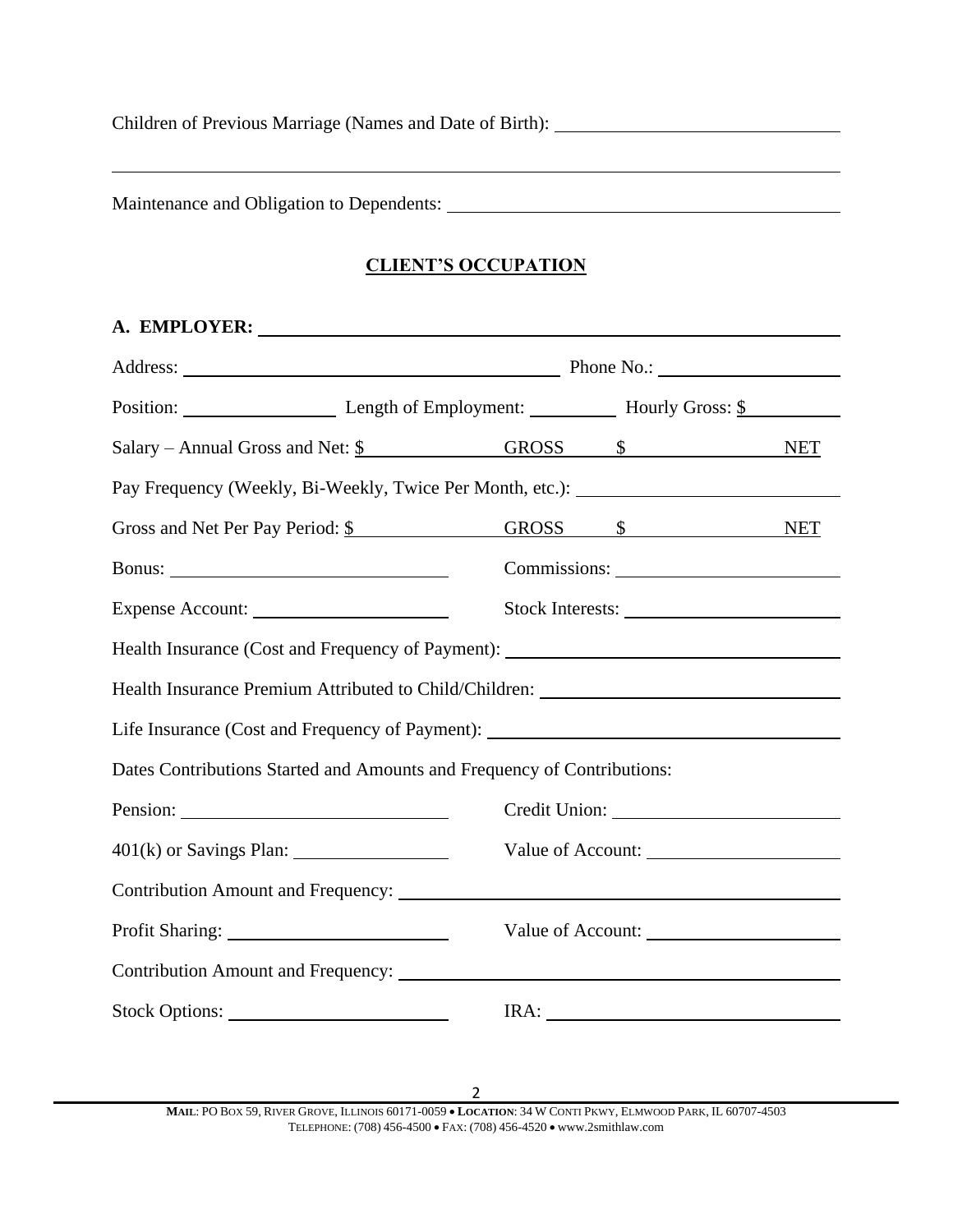**B. IF LENGTH OF EMPLOYMENT IS LESS THAN DURATION OF MARRIAGE, PLEASE LIST PREVIOUS EMPLOYERS, ADDRESSES, SALARIES, AND JOB TITLES ON A SEPARATE SHEET OF PAPER.**

**C. ANY EMPLOYER OTHER THAN CURRENT ONE LISTED IN A?**

**YES NO** 

**IF SO, PLEASE LIST PREVIOUS EMPLOYERS, ADDRESSES, SALARIES, AND JOB TITLES, ON A SEPARATE SHEET OF PAPER.**

| D. BUSINESS NAME:                                                                                           |                                                                 |  |
|-------------------------------------------------------------------------------------------------------------|-----------------------------------------------------------------|--|
|                                                                                                             | Self-Employed   Corporation   Partnership   Sole Proprietorship |  |
|                                                                                                             |                                                                 |  |
| Phone No.: $\qquad \qquad$                                                                                  |                                                                 |  |
|                                                                                                             | Cost or Investment:                                             |  |
|                                                                                                             | Other Partners:                                                 |  |
|                                                                                                             |                                                                 |  |
| Name of Shareholders and Percent (%) Interest:                                                              |                                                                 |  |
| <u> 1989 - Andrea State Barbara, poeta esperanto-</u><br><u> 1986 - John Stone, Amerikaansk politiker (</u> |                                                                 |  |
|                                                                                                             |                                                                 |  |
| Salary: $\frac{\sqrt{2}}{2}$                                                                                |                                                                 |  |
| Expense Account:                                                                                            |                                                                 |  |
|                                                                                                             |                                                                 |  |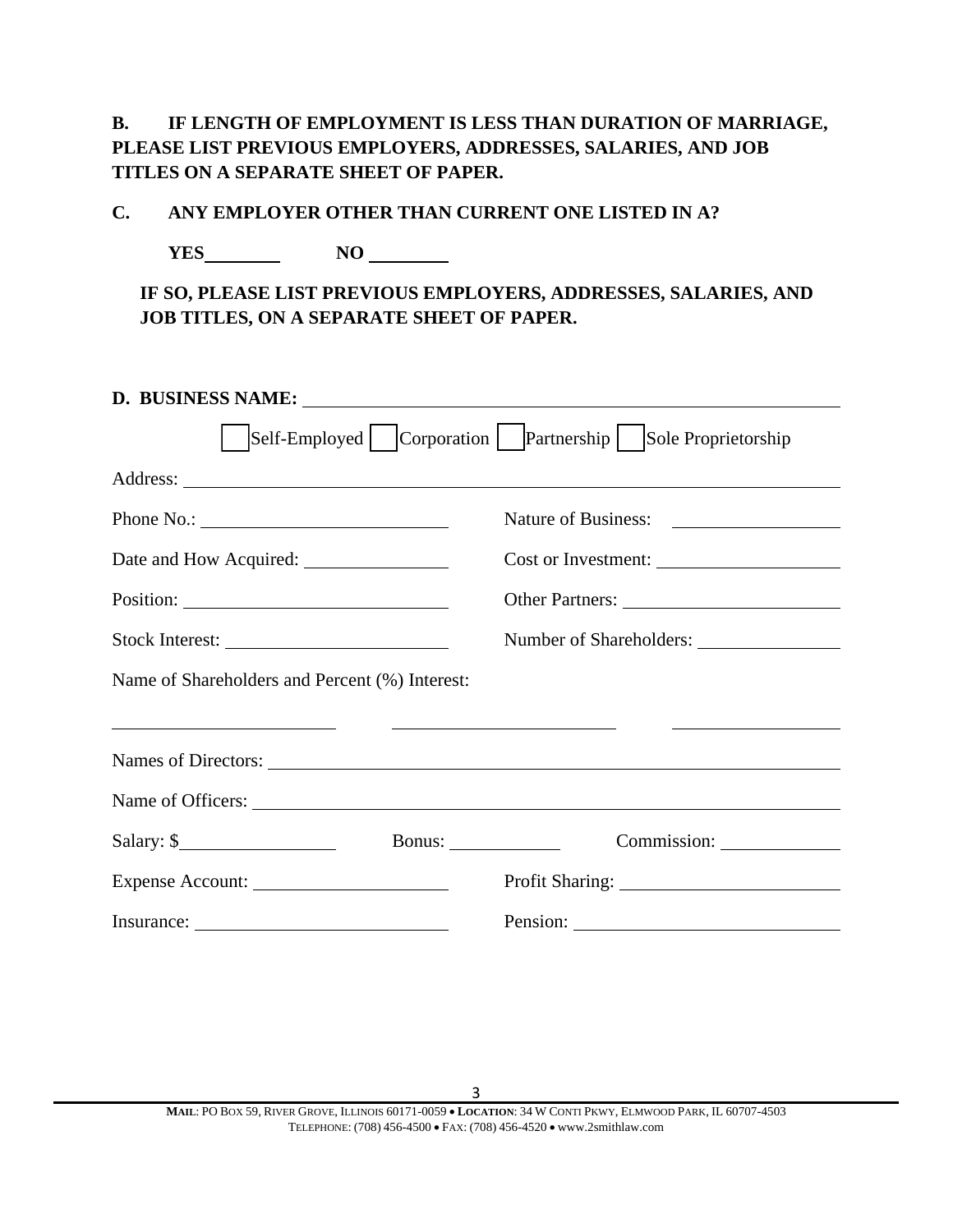## **SPOUSE**

| City/State/Zip Code: Communication County:                                                                                                                                                                                    |  |
|-------------------------------------------------------------------------------------------------------------------------------------------------------------------------------------------------------------------------------|--|
|                                                                                                                                                                                                                               |  |
|                                                                                                                                                                                                                               |  |
|                                                                                                                                                                                                                               |  |
|                                                                                                                                                                                                                               |  |
|                                                                                                                                                                                                                               |  |
|                                                                                                                                                                                                                               |  |
| ,我们也不会有什么?""我们的人,我们也不会有什么?""我们的人,我们也不会有什么?""我们的人,我们也不会有什么?""我们的人,我们也不会有什么?""我们的人                                                                                                                                              |  |
| Personal Health: <u>Department</u>                                                                                                                                                                                            |  |
|                                                                                                                                                                                                                               |  |
|                                                                                                                                                                                                                               |  |
| <b>PREVIOUS MARRIAGES (if any):</b>                                                                                                                                                                                           |  |
| Previous Spouse's Name: 1986 and 1987 and 1988 and 1988 and 1988 and 1988 and 1988 and 1988 and 1988 and 1988 and 1988 and 1988 and 1988 and 1988 and 1988 and 1988 and 1988 and 1988 and 1988 and 1988 and 1988 and 1988 and |  |
|                                                                                                                                                                                                                               |  |
| <b>MAIL:</b> PO BOX 59, RIVER GROVE, ILLINOIS 60171-0059 $\bullet$ <b>LOCATION:</b> 34 W CONTI PKWY, ELMWOOD PARK, IL 60707-4503                                                                                              |  |
|                                                                                                                                                                                                                               |  |

TELEPHONE: (708) 456-4500 • FAX: (708) 456-4520 • www.2smithlaw.com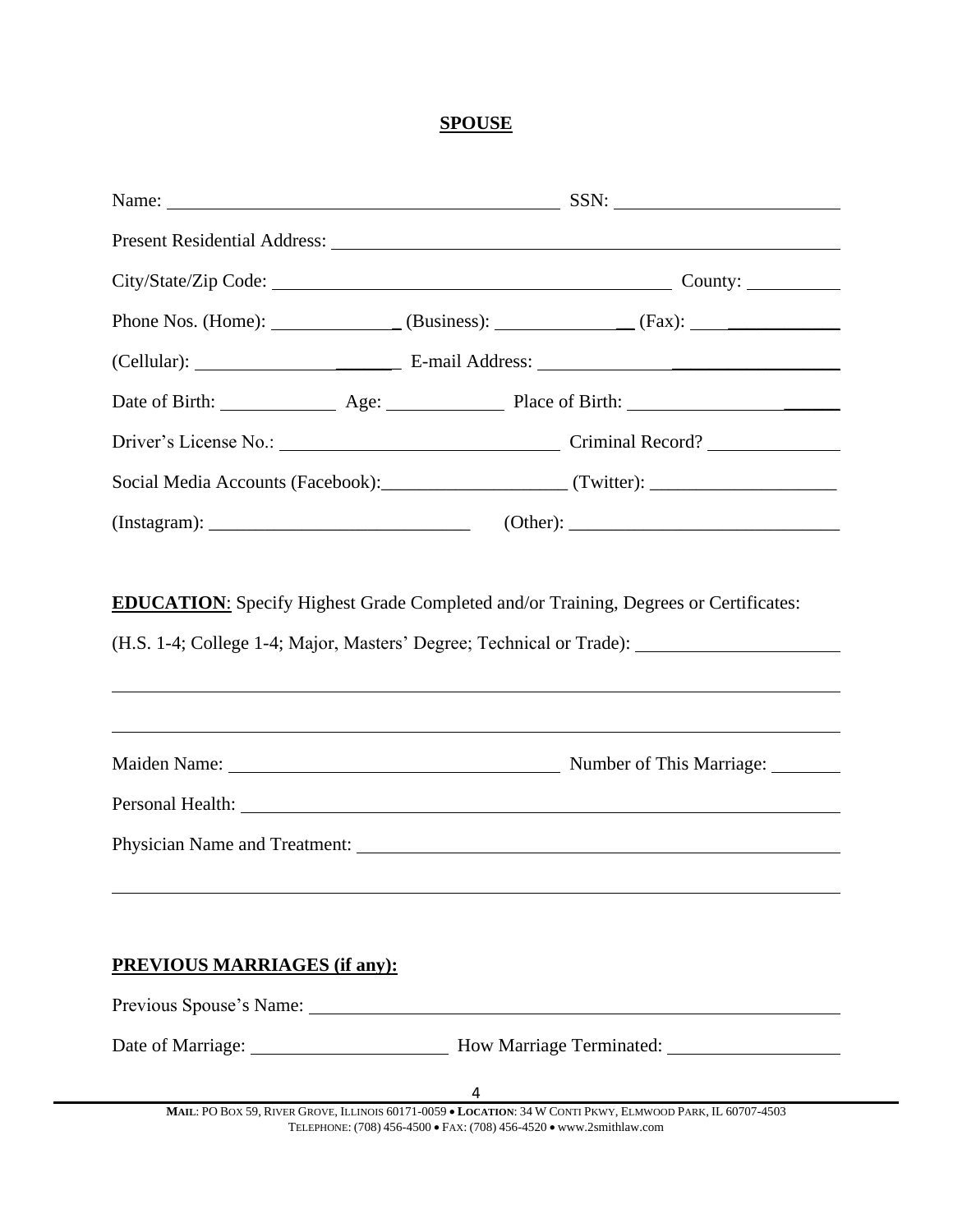Children of Previous Marriage (Names and Date of Birth):

Maintenance and Obligation to Dependents:

# **SPOUSE'S OCCUPATION**

| Position: Length of Employment: Hourly Gross: \$                                  |                   |   |                   |  |
|-----------------------------------------------------------------------------------|-------------------|---|-------------------|--|
| Salary – Annual Gross and Net: \$ GROSS \$ NET                                    |                   |   |                   |  |
| Pay Frequency (Weekly, Bi-Weekly, Twice Per Month, etc.): ______________________  |                   |   |                   |  |
| Gross and Net Per Pay Period: \$    GROSS    \$    NET                            |                   |   |                   |  |
|                                                                                   |                   |   | Commissions:      |  |
| Expense Account:                                                                  |                   |   | Stock Interests:  |  |
| Health Insurance (Cost and Frequency of Payment): _______________________________ |                   |   |                   |  |
| Health Insurance Premium Attributed to Child/Children: __________________________ |                   |   |                   |  |
| Life Insurance (Cost and Frequency of Payment): _________________________________ |                   |   |                   |  |
| Dates Contributions Started and Amounts and Frequency of Contributions:           |                   |   |                   |  |
|                                                                                   |                   |   |                   |  |
|                                                                                   | Value of Account: |   |                   |  |
|                                                                                   |                   |   |                   |  |
|                                                                                   |                   |   | Value of Account: |  |
|                                                                                   |                   |   |                   |  |
| Stock Options:                                                                    |                   |   | IRA:              |  |
|                                                                                   |                   | 5 |                   |  |

**MAIL**: PO BOX 59, RIVER GROVE, ILLINOIS 60171-0059 • **LOCATION**: 34 W CONTI PKWY, ELMWOOD PARK, IL 60707-4503 TELEPHONE: (708) 456-4500 • FAX: (708) 456-4520 • www.2smithlaw.com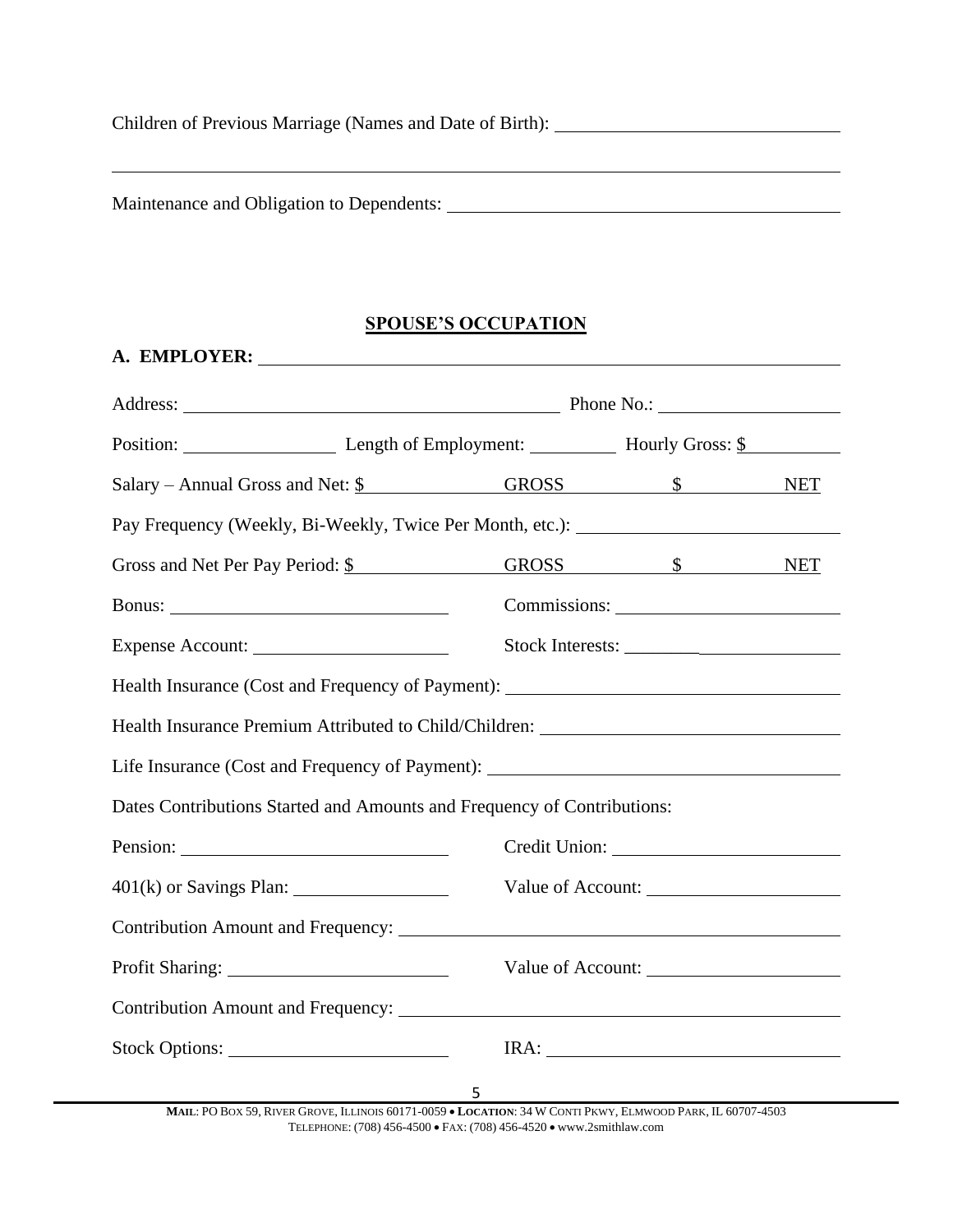## **B. IF LENGTH OF EMPLOYMENT IS LESS THAN DURATION OF MARRIAGE, PLEASE LIST PREVIOUS EMPLOYERS, ADDRESSES, SALARIES, AND JOB TITLES ON A SEPARATE SHEET OF PAPER.**

#### **C. ANY EMPLOYER OTHER THAN CURRENT ONE LISTED IN A?**

**YES NO NO** 

**IF SO, PLEASE LIST PREVIOUS EMPLOYERS, ADDRESSES, SALARIES, AND JOB TITLES ON A SEPARATE SHEET OF PAPER.**

| D. BUSINESS NAME:                              |                                                                                                                       |
|------------------------------------------------|-----------------------------------------------------------------------------------------------------------------------|
|                                                | Self-Employed   Corporation   Partnership   Sole Proprietorship                                                       |
|                                                |                                                                                                                       |
| Phone No.: $\qquad \qquad$                     | Nature of Business:                                                                                                   |
|                                                | Cost or Investment:                                                                                                   |
|                                                |                                                                                                                       |
| Stock Interest:                                | Number of Shareholders:                                                                                               |
| Name of Shareholders and Percent (%) Interest: |                                                                                                                       |
| <u> 1989 - Andrea Andrew Maria (b. 1989)</u>   | <u> Louis Communication de la communication de la communication de la communication de la communication de la com</u> |
|                                                |                                                                                                                       |
|                                                |                                                                                                                       |
| $Salary:$ $\frac{\sqrt{2}}{2}$                 | Bonus: $\_\_$                                                                                                         |
| Expense Account:                               |                                                                                                                       |
|                                                |                                                                                                                       |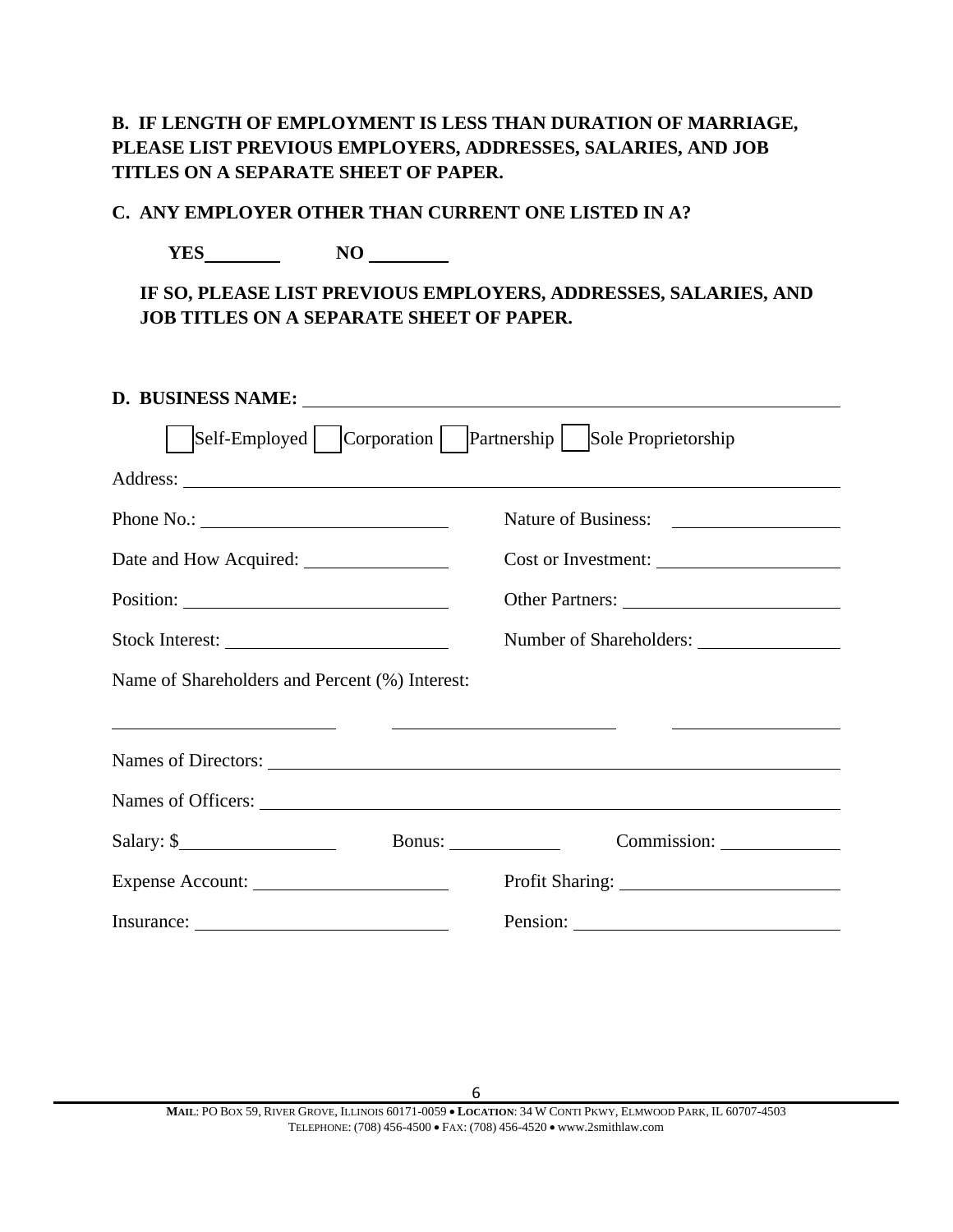#### MARRIAGE INFORMATION

#### **CHILDREN**

| Name(s) of Child/Children                                                                                                                |             | Resides with Date of Birth | <b>SSN</b> | Age | School                                        |
|------------------------------------------------------------------------------------------------------------------------------------------|-------------|----------------------------|------------|-----|-----------------------------------------------|
|                                                                                                                                          | Mr. or Mrs. |                            |            |     | or Day Care                                   |
| <u> 1999 - Johann Marie Barn, mars eta inperiodo</u><br><u> 1999 - Jacques Marian, professor anno 1992. I component de la componenta</u> |             |                            |            |     | <u> 1980 - Andrea Andrew Maria (h. 1980).</u> |
|                                                                                                                                          |             |                            |            |     |                                               |
| Private or Public School?                                                                                                                |             |                            |            |     | How will you split cost?                      |
| Extracurricular Activities or Lessons (Soccer, Dance, Swimming, etc.): ____________________________                                      |             |                            |            |     |                                               |
|                                                                                                                                          |             |                            |            |     |                                               |
| Day-Care or Baby-Sitters (Names, Cost per Week, etc.): _________________________                                                         |             |                            |            |     |                                               |
|                                                                                                                                          |             |                            |            |     |                                               |
|                                                                                                                                          |             |                            |            |     |                                               |
| Who will maintain Health Insurance?                                                                                                      |             |                            |            |     |                                               |
| How will you split uncovered Medical Expenses? Equally ___________ Proportion ________                                                   |             |                            |            |     |                                               |
| How many Overnight Visits do you expect with the Child/Children? ________________                                                        |             |                            |            |     |                                               |
|                                                                                                                                          |             |                            |            |     |                                               |

## CHILD/CHILDREN'S FINANCIAL ACCOUNTS

| Institution/Type of<br>Account | $Name(s)$ on<br>Account | Account No. | <b>Total Amount</b> | Who Maintains? | Regular<br>Deposits? |
|--------------------------------|-------------------------|-------------|---------------------|----------------|----------------------|
|                                |                         |             |                     |                |                      |
|                                |                         |             |                     |                |                      |
|                                |                         |             |                     |                |                      |
|                                |                         |             |                     |                |                      |

MAIL: PO BOX 59, RIVER GROVE, ILLINOIS 60171-0059 • LOCATION: 34WCONTI PKWY, ELMWOOD PARK, IL 60707-4503 TELEPHONE: (708) 456-4500 • FAX: (708) 456-4520 • www.2smithlaw.com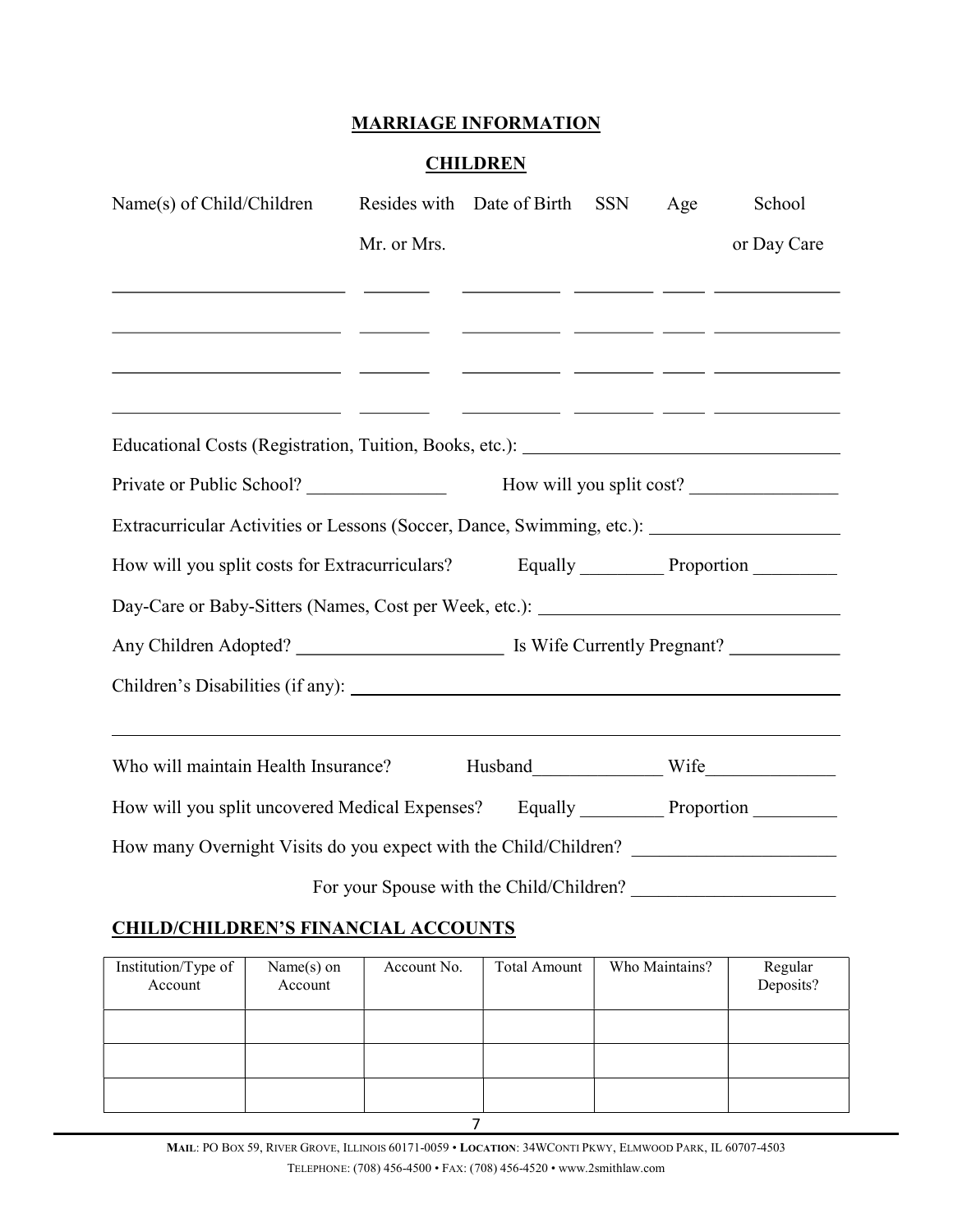### **FACTS**

|                                                                                                                                                                                                                               | Date of Present Marriage: Pre-nuptial Agreement? |                         |  |
|-------------------------------------------------------------------------------------------------------------------------------------------------------------------------------------------------------------------------------|--------------------------------------------------|-------------------------|--|
|                                                                                                                                                                                                                               |                                                  |                         |  |
| (City)                                                                                                                                                                                                                        | (State)                                          | (County)                |  |
|                                                                                                                                                                                                                               |                                                  |                         |  |
| Are Parties Sharing the Same Household? If NO, Give Date of Separation:                                                                                                                                                       |                                                  |                         |  |
| If YES, Give Date that "Irretrievable Breakdown" Started: _______________________                                                                                                                                             |                                                  |                         |  |
|                                                                                                                                                                                                                               |                                                  |                         |  |
|                                                                                                                                                                                                                               |                                                  |                         |  |
| (Social Worker, Marriage Counselor, Psychologist, Priest, Rabbi, Minister, Doctor)                                                                                                                                            |                                                  |                         |  |
| Previous Court Action: Case No.: Case No.:                                                                                                                                                                                    |                                                  |                         |  |
|                                                                                                                                                                                                                               |                                                  |                         |  |
| (Check Client's Grounds)                                                                                                                                                                                                      |                                                  |                         |  |
| No Fault: Separated Six (6) Months                                                                                                                                                                                            | OR                                               | Separated Two (2) Years |  |
| Adultery<br><b>Bigamy</b>                                                                                                                                                                                                     | Desertion                                        | <b>Physical Cruelty</b> |  |
|                                                                                                                                                                                                                               |                                                  |                         |  |
| Attempt on Life of the Other     Communicable Venereal Disease     Use of Habitual Drugs                                                                                                                                      |                                                  |                         |  |
| Facts, Dates, and Places: The Contract of the Contract of the Contract of the Contract of the Contract of the Contract of the Contract of the Contract of the Contract of the Contract of the Contract of the Contract of the |                                                  |                         |  |
|                                                                                                                                                                                                                               |                                                  |                         |  |
|                                                                                                                                                                                                                               |                                                  |                         |  |
|                                                                                                                                                                                                                               |                                                  |                         |  |
|                                                                                                                                                                                                                               |                                                  |                         |  |

## **PLEASE INDICATE WHETHER YOU OR YOUR SPOUSE IS CURRENTLY A NAMED PLAINTIFF OR DEFENDANT IN ANY LAWSUIT. IF SO, PLEASE PROVIDE INFORMATION BELOW.**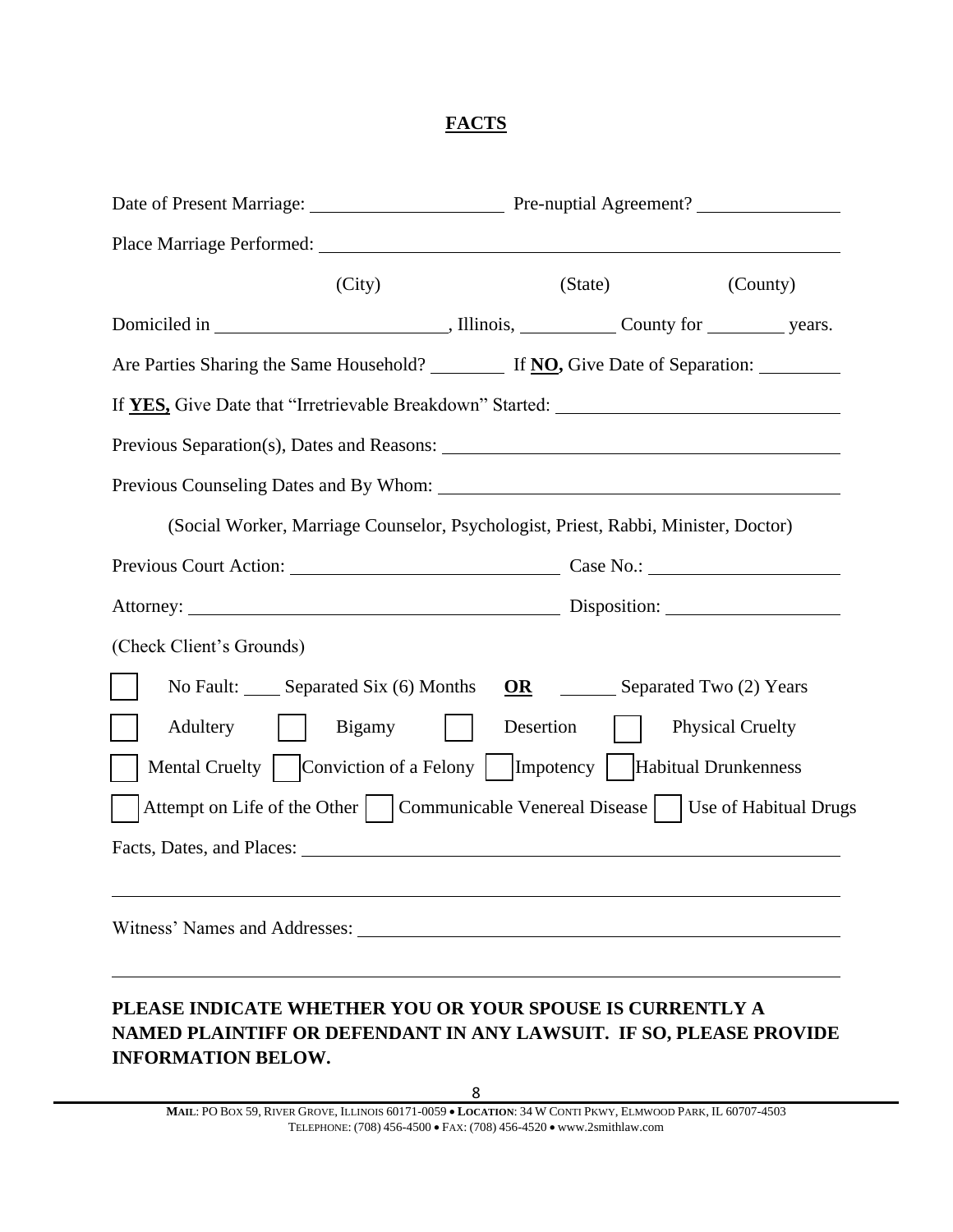## **INCOME TAXES**

| Joint Returns Filed: YES                                                            | $NO$ <sub>_________</sub>           |                                                                                   |  |  |
|-------------------------------------------------------------------------------------|-------------------------------------|-----------------------------------------------------------------------------------|--|--|
| If So, Years Joint Returns Filed:                                                   |                                     |                                                                                   |  |  |
|                                                                                     |                                     | Credit Due for Overpayment of Estimated Taxes? __________________________________ |  |  |
|                                                                                     |                                     | If So, Indicate Amount of Estimated Tax Paid and Date:                            |  |  |
| If Refund is Due, Did You Elect Refund in the Form of Check or Credit? (Circle One) |                                     |                                                                                   |  |  |
| <b>Federal Refund Due:</b>                                                          | $Year$ and $\overline{\phantom{a}}$ |                                                                                   |  |  |
| <b>State Refund Due:</b>                                                            |                                     |                                                                                   |  |  |
| <b>Federal Liability Due:</b>                                                       |                                     | Amount                                                                            |  |  |
| <b>State Liability Due:</b>                                                         |                                     |                                                                                   |  |  |
|                                                                                     |                                     |                                                                                   |  |  |

| <b>Future Returns:</b> Will you both alternate claiming the Child/Children? | <b>Yes</b> | No.            |
|-----------------------------------------------------------------------------|------------|----------------|
| Do you want to claim the Child/Children each year?                          | Yes.       | - No           |
| Your spouse will claim the Child/Children each year.                        | Yes.       | N <sub>O</sub> |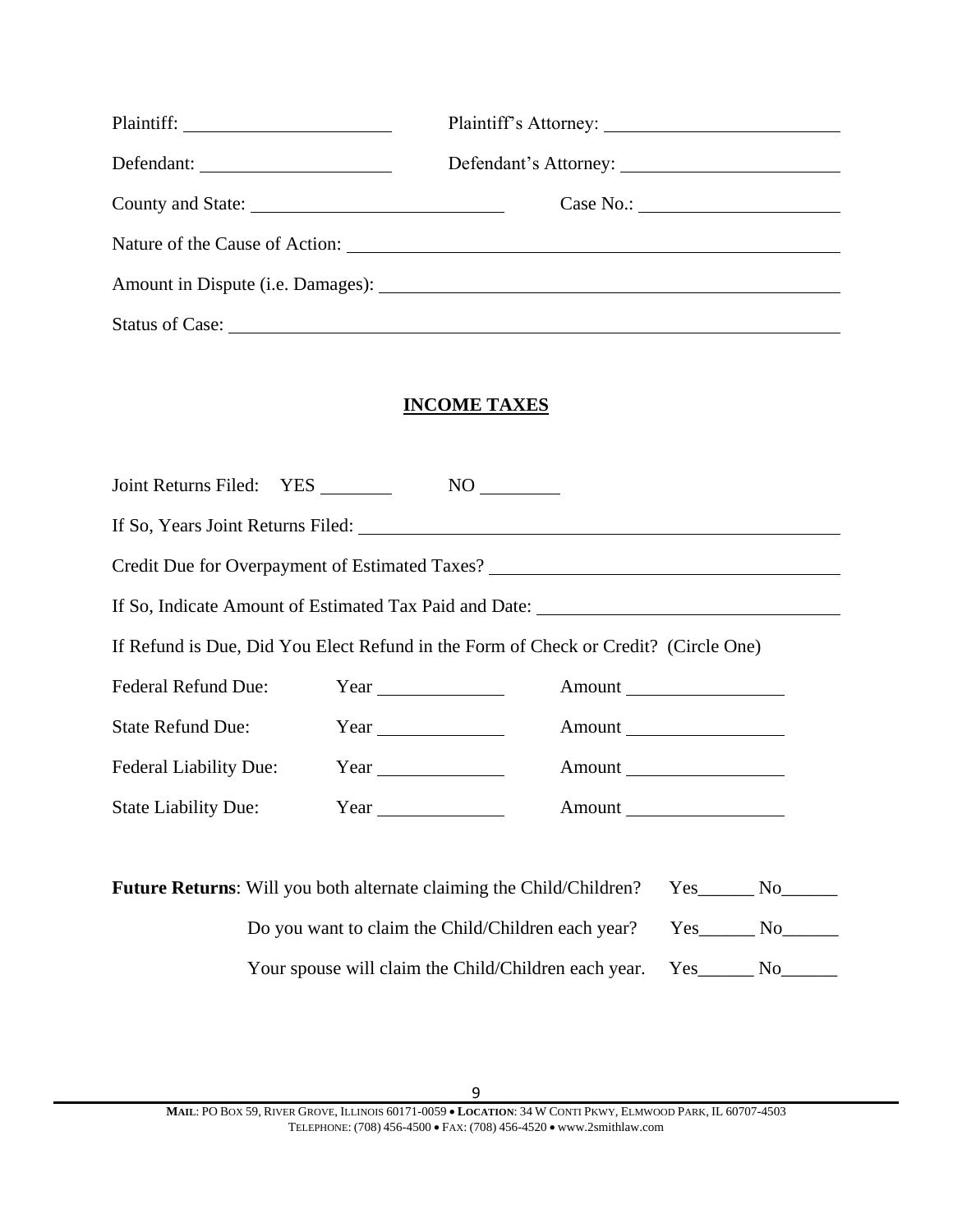### **ASSETS**

#### **REAL ESTATE:**

|                                           | Trust?<br>Joint Tenancy?                                                          |
|-------------------------------------------|-----------------------------------------------------------------------------------|
|                                           |                                                                                   |
|                                           | Date of Purchase: <u>New York: Price Paid:</u> Price Paid:                        |
|                                           |                                                                                   |
|                                           |                                                                                   |
|                                           |                                                                                   |
|                                           |                                                                                   |
|                                           | (Includes Taxes: YES ______ NO _______ Insurance: YES ________ NO ________        |
|                                           | If <b>NO</b> , State Cost of Insurance and Taxes:                                 |
|                                           |                                                                                   |
| Name of Lien Holder: Name of Lien Holder: |                                                                                   |
|                                           |                                                                                   |
|                                           | Balloon Payment: YES Due On: NO                                                   |
|                                           | Down Payment: Source of Funds to Pay Down Payment: ______________________________ |
|                                           | Net Equity: <u>Net Equity:</u>                                                    |
| OF THE AFOREMENTIONED PROPERTY.)          | (PLEASE BRING THE TITLE POLICY CONTAINING THE LEGAL DESCRIPTION                   |
| <b>ADDITIONAL REAL ESTATE:</b>            |                                                                                   |

### **PROVIDE ALL INFORMATION REQUESTED ABOVE ON ADDENDUM ATTACHED.**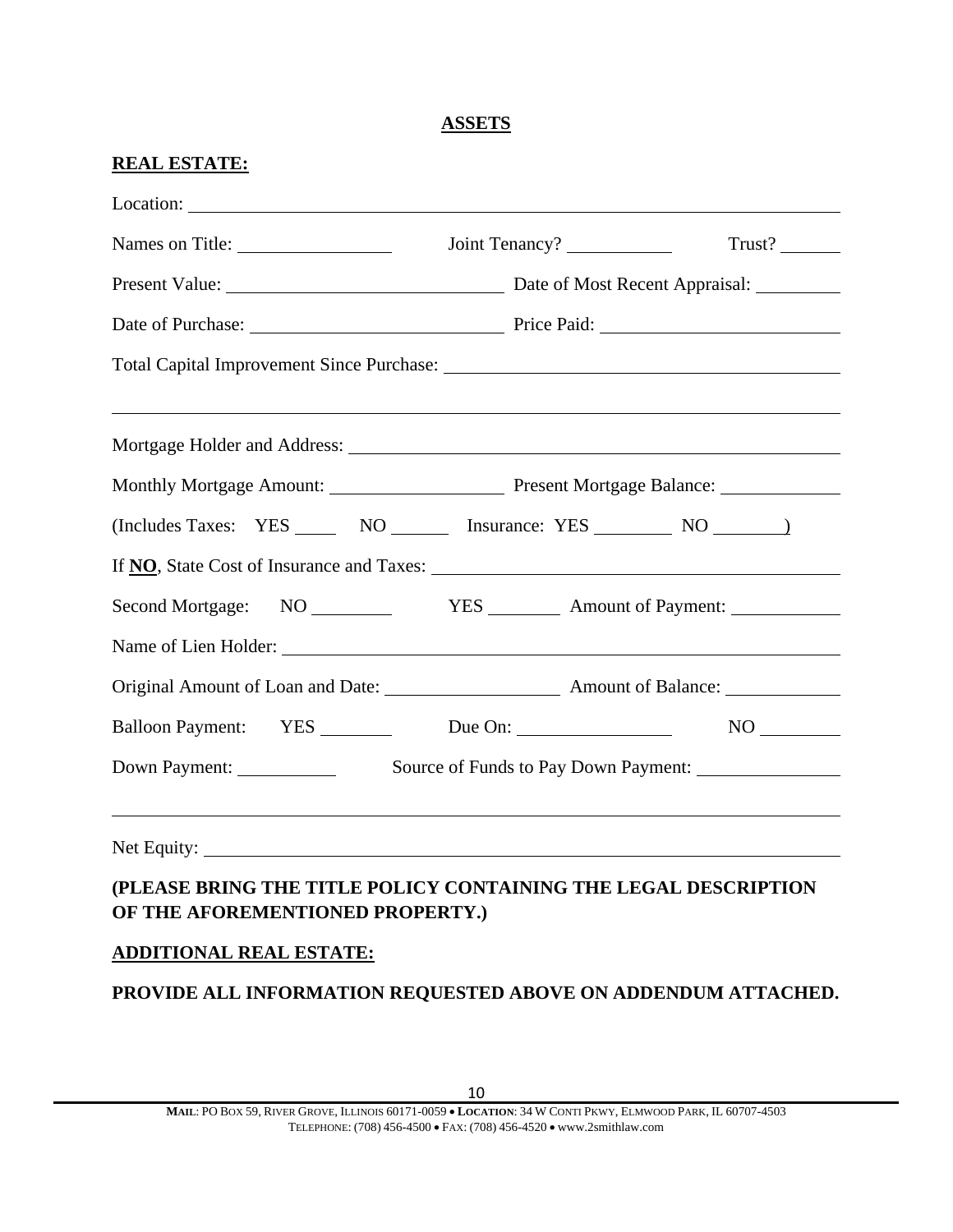## **LIFE INSURANCE:**

|                                                                              | <b>CLIENT</b> | <b>SPOUSE</b> |
|------------------------------------------------------------------------------|---------------|---------------|
| Policy No                                                                    |               |               |
| Company                                                                      |               |               |
| <b>Amount Insured</b>                                                        |               |               |
| Beneficiary                                                                  |               |               |
| Premium and Loan                                                             |               |               |
| Whole Life or Term                                                           |               |               |
| Cash Value                                                                   |               |               |
| Death Benefit Amount to<br>Child/Children (Naming Each<br>Other as Guardian) |               |               |

## **MOTOR VEHICLES: (CARS, BOATS, MOTORCYCLES, ETC.)**

|                                    | (1) | (2) | (3) | $\left(4\right)$ |
|------------------------------------|-----|-----|-----|------------------|
| Year, Make and Model               |     |     |     |                  |
| Date Purchased and Price           |     |     |     |                  |
| <b>Current Lien Balance</b>        |     |     |     |                  |
| <b>Monthly Lien Payments</b>       |     |     |     |                  |
| <b>Current Value</b>               |     |     |     |                  |
| Lien in Mr., Mrs., Or Both Names?  |     |     |     |                  |
| Title in Mr., Mrs., or Both Names? |     |     |     |                  |
| Driven By Mr. or Mrs.?             |     |     |     |                  |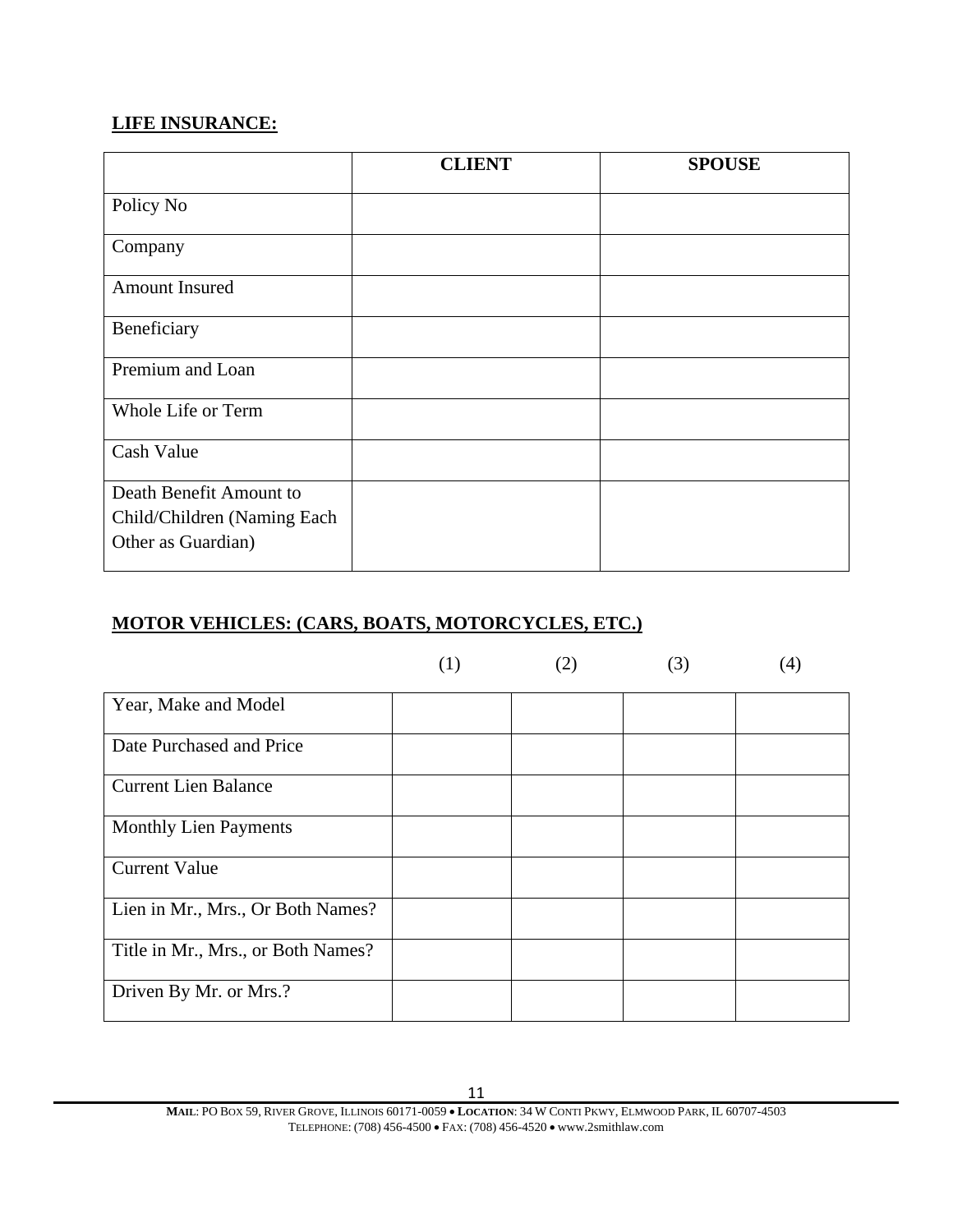## **SAVINGS OR CHECKING ACCOUNTS, CREDIT UNIONS:**

|                                   |                                                     | ,我们也不会有什么。""我们的人,我们也不会有什么?""我们的人,我们也不会有什么?""我们的人,我们也不会有什么?""我们的人,我们也不会有什么?""我们的人<br>Names on Title: Source of Funds: Source of Funds: |  |
|-----------------------------------|-----------------------------------------------------|---------------------------------------------------------------------------------------------------------------------------------------|--|
|                                   |                                                     |                                                                                                                                       |  |
|                                   | <b>SAVINGS OR CHECKING ACCOUNTS, CREDIT UNIONS:</b> |                                                                                                                                       |  |
|                                   |                                                     |                                                                                                                                       |  |
|                                   |                                                     | Names on Title: Source of Funds:                                                                                                      |  |
|                                   |                                                     |                                                                                                                                       |  |
| <b>CD'S, IRA'S, MUTUAL FUNDS:</b> |                                                     | Bank or Name of Fund, Address, and Phone No.: ___________________________________                                                     |  |
|                                   |                                                     |                                                                                                                                       |  |
|                                   |                                                     | ,我们也不会有什么。""我们的人,我们也不会有什么?""我们的人,我们也不会有什么?""我们的人,我们也不会有什么?""我们的人,我们也不会有什么?""我们的人<br>Names on Title: Source of Funds:                  |  |
|                                   |                                                     |                                                                                                                                       |  |
| <b>CD'S, IRA'S, MUTUAL FUNDS:</b> |                                                     |                                                                                                                                       |  |
|                                   |                                                     | Bank or Name of Fund, Address, and Phone No.: ___________________________________                                                     |  |
|                                   |                                                     | Names on Title: Source of Funds: Source of Funds:                                                                                     |  |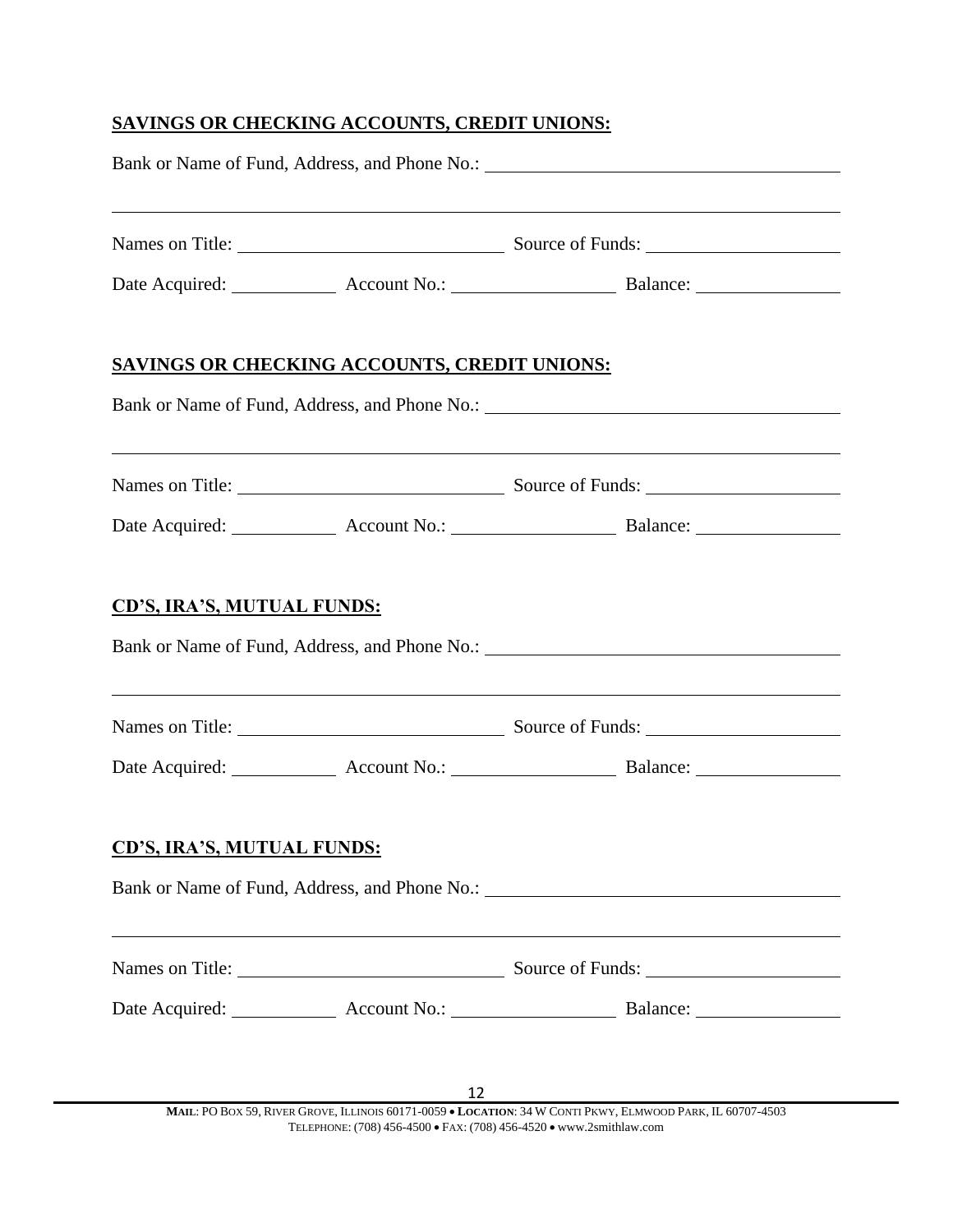#### **STOCKS AND BONDS:**

| Name of Company | No. of Shares | Present Value | Title |
|-----------------|---------------|---------------|-------|
|                 |               |               |       |
|                 |               |               |       |
|                 |               |               |       |

#### **TRUSTS:**

| Corpus | <b>Income</b> | Trustee | Beneficiary | Date Created and By Whom |
|--------|---------------|---------|-------------|--------------------------|
|        |               |         |             |                          |
|        |               |         |             |                          |
|        |               |         |             |                          |

### **SAFE DEPOSIT BOX:**

| Location: |  |  |  |
|-----------|--|--|--|
|           |  |  |  |

Names on Title: Who Has Access:

Contents:

#### **PRIVATE MEMBERSHIPS:**

Where: <u>with the contract of the contract of the contract of the contract of the contract of the contract of the contract of the contract of the contract of the contract of the contract of the contract of the contract of t</u>

Initiation Fee: Yearly/Monthly Dues: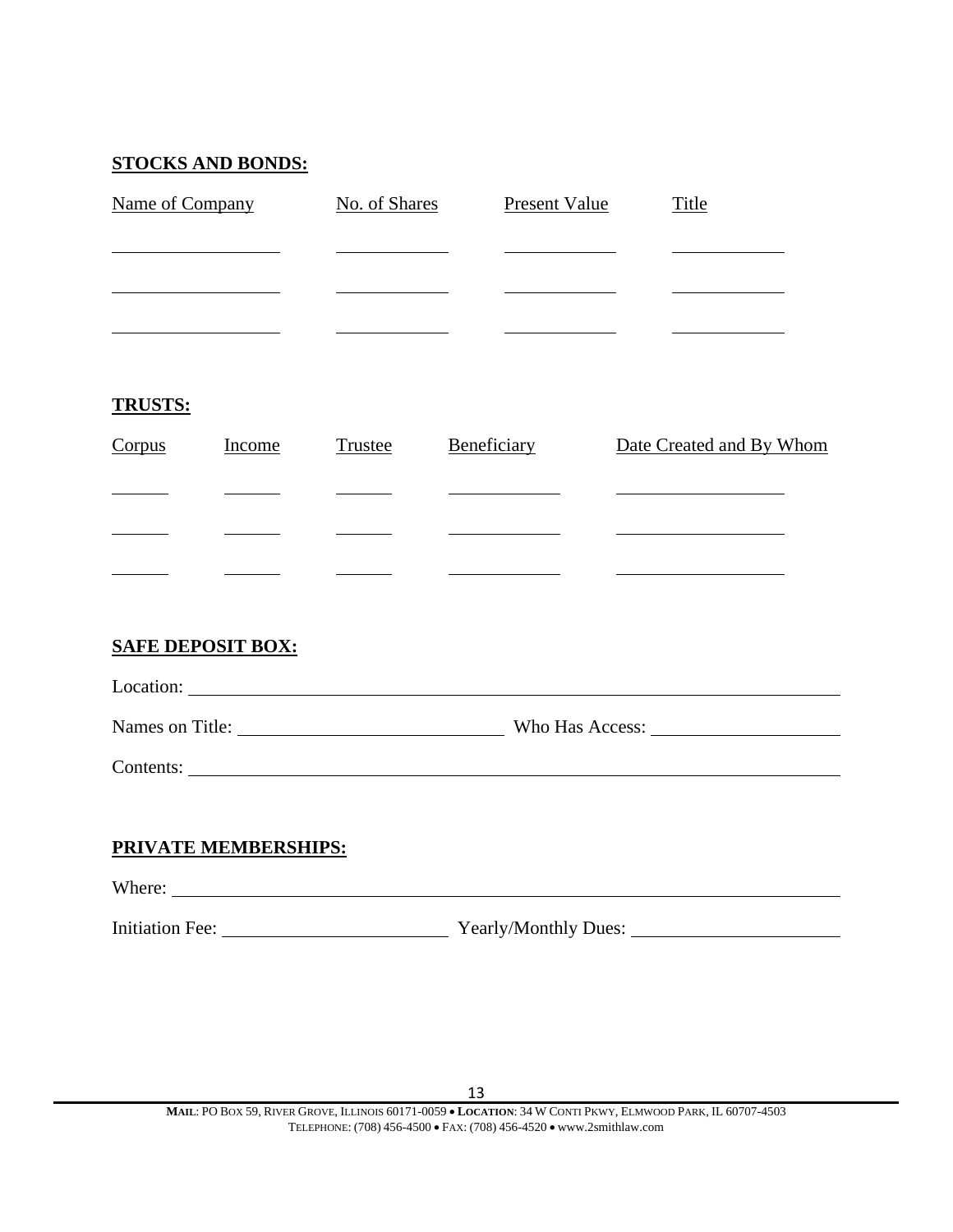### **OTHER MARITAL PROPERY:**

EXPLAIN IN FULL DETAIL ANY OTHER PROPERTTY OBTAINED, PURCHASED OR ACQUIRED BY EITHER YOU OR YOUR SPOUSE DURING THE MARRIAGE:

#### **NON-MARITAL PROPERTY:**

EXPLAIN IN FULL DETAIL ANY OTHER PROPERTY OBTAINED, PURCHASE OR ACQUIRED BY EITHER YOU OR YOUR SPOUSE **BEFORE** OR **DURING (VIA INHERITANCE OR GIFT ONLY)** THE MARRIAGE:

### **DISSIPATION:**

EXPLAIN IN FULL DETAIL ANY PROPERTY SOLD, TRANSFERRED, CASHED IN, ENCUMBERED, DAMAGED, DESTROYED, ETC. BY EITHER YOU OR YOUR SPOUSE SINCE YOUR MARRIAGE BEGAN TO BREAKDOWN: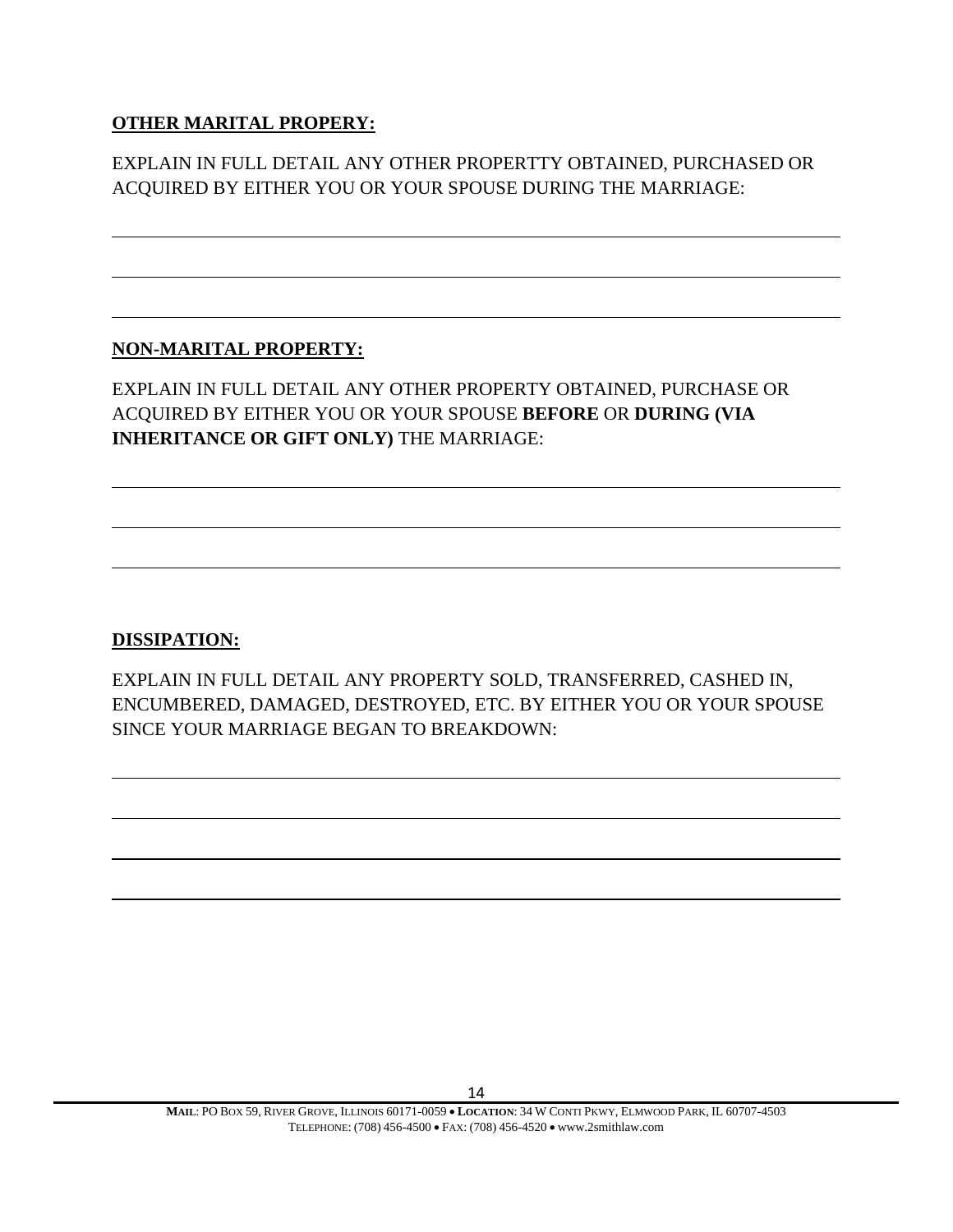## **DEBTS**

|              | Incurred by Mr.,                                                                                                   |                            |                                 | Monthly  |
|--------------|--------------------------------------------------------------------------------------------------------------------|----------------------------|---------------------------------|----------|
| To Whom Owed | Mrs., or Both                                                                                                      |                            | <b>Account No. Total Amount</b> | Payments |
|              |                                                                                                                    |                            |                                 |          |
|              |                                                                                                                    |                            |                                 |          |
|              |                                                                                                                    |                            |                                 |          |
|              |                                                                                                                    |                            |                                 |          |
|              |                                                                                                                    |                            |                                 |          |
|              |                                                                                                                    |                            |                                 |          |
|              | (IF NECESSARY, PLEASE USE A SEPARATE SHEET OF PAPER.)                                                              |                            |                                 |          |
|              |                                                                                                                    | <b>PRIORITIES</b>          |                                 |          |
|              | Please List Your Expectations, Priorities, and What You Consider to Be an Equitable Resolution<br>to This Divorce: |                            |                                 |          |
|              |                                                                                                                    |                            |                                 |          |
|              |                                                                                                                    |                            |                                 |          |
|              |                                                                                                                    |                            |                                 |          |
|              |                                                                                                                    |                            |                                 |          |
|              |                                                                                                                    |                            |                                 |          |
|              |                                                                                                                    | <b>MISCELLANEOUS NOTES</b> |                                 |          |